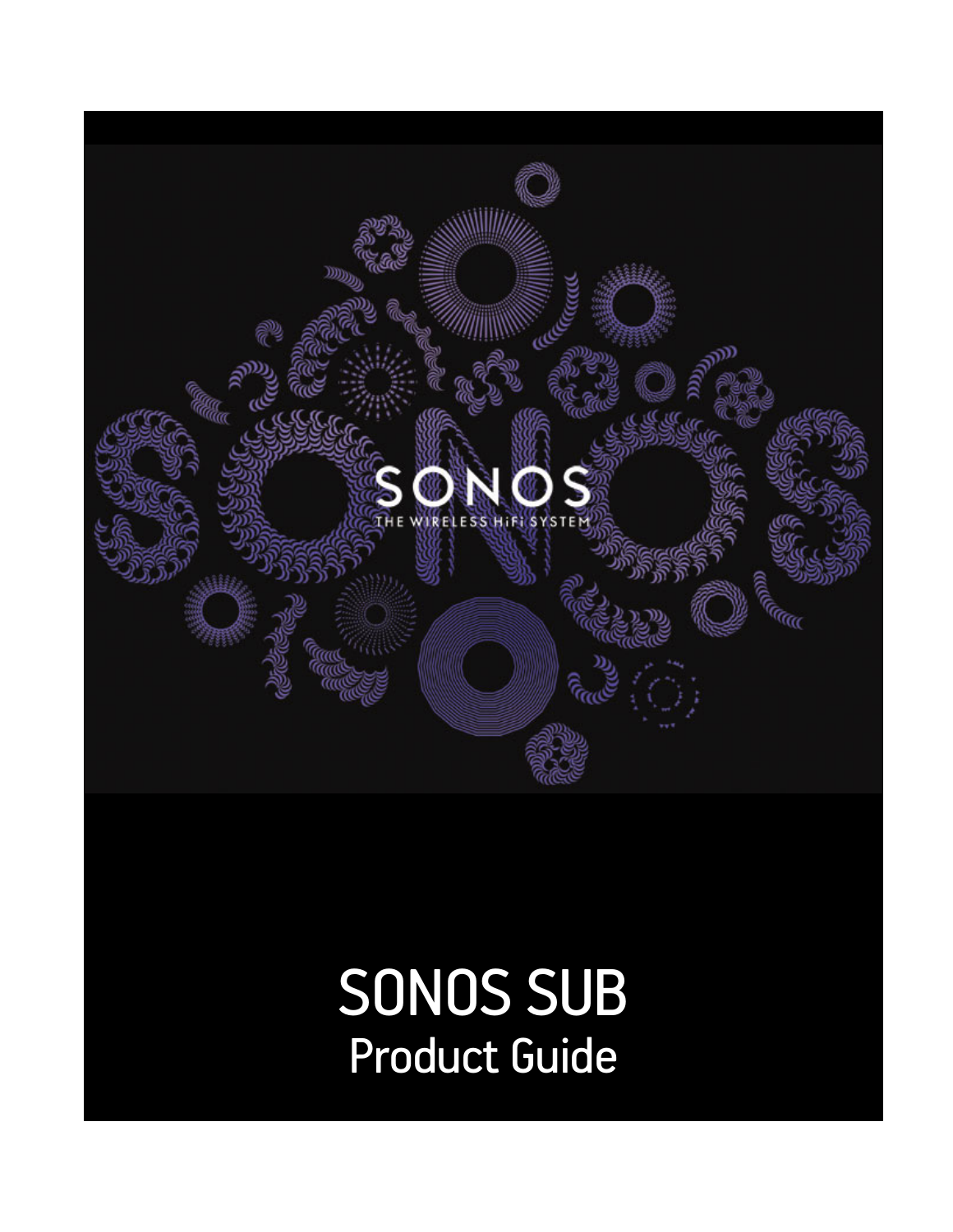THIS DOCUMENT CONTAINS INFORMATION THAT IS SUBJECT TO CHANGE WITHOUT NOTICE.

No part of this publication may be reproduced or transmitted in any form or by any means, electronic or mechanical, including but not limited to photocopying, recording, information retrieval systems, or computer network without the written permission of Sonos, Inc. SONOS and all other Sonos product names and slogans are trademarks or registered trademarks of Sonos, Inc. SONOS Reg. U.S. Pat. & Tm. Off.

Sonos products may be protected by one or more patents. Our patent-to-product information can be found here: *[sonos.com/legal/patents](http://www.sonos.com/legal/patents)*

iPhone®, iPod®, iPad® and iTunes® are trademarks of Apple Inc., registered in the U.S. and other countries.

Windows® is a registered trademark of Microsoft Corporation in the United States and other countries.

Android® is a trademark of Google, Inc.

MPEG Layer-3 audio decoding technology licensed from Fraunhofer IIS and Thomson.

Sonos uses MSNTP software, which was developed by N.M. Maclaren at the University of Cambridge.

© Copyright, N.M. Maclaren, 1996, 1997, 2000; © Copyright, University of Cambridge, 1996, 1997, 2000.

All other products and services mentioned may be trademarks or service marks of their respective owners.

©2004-2012 by Sonos, Inc. All rights reserved.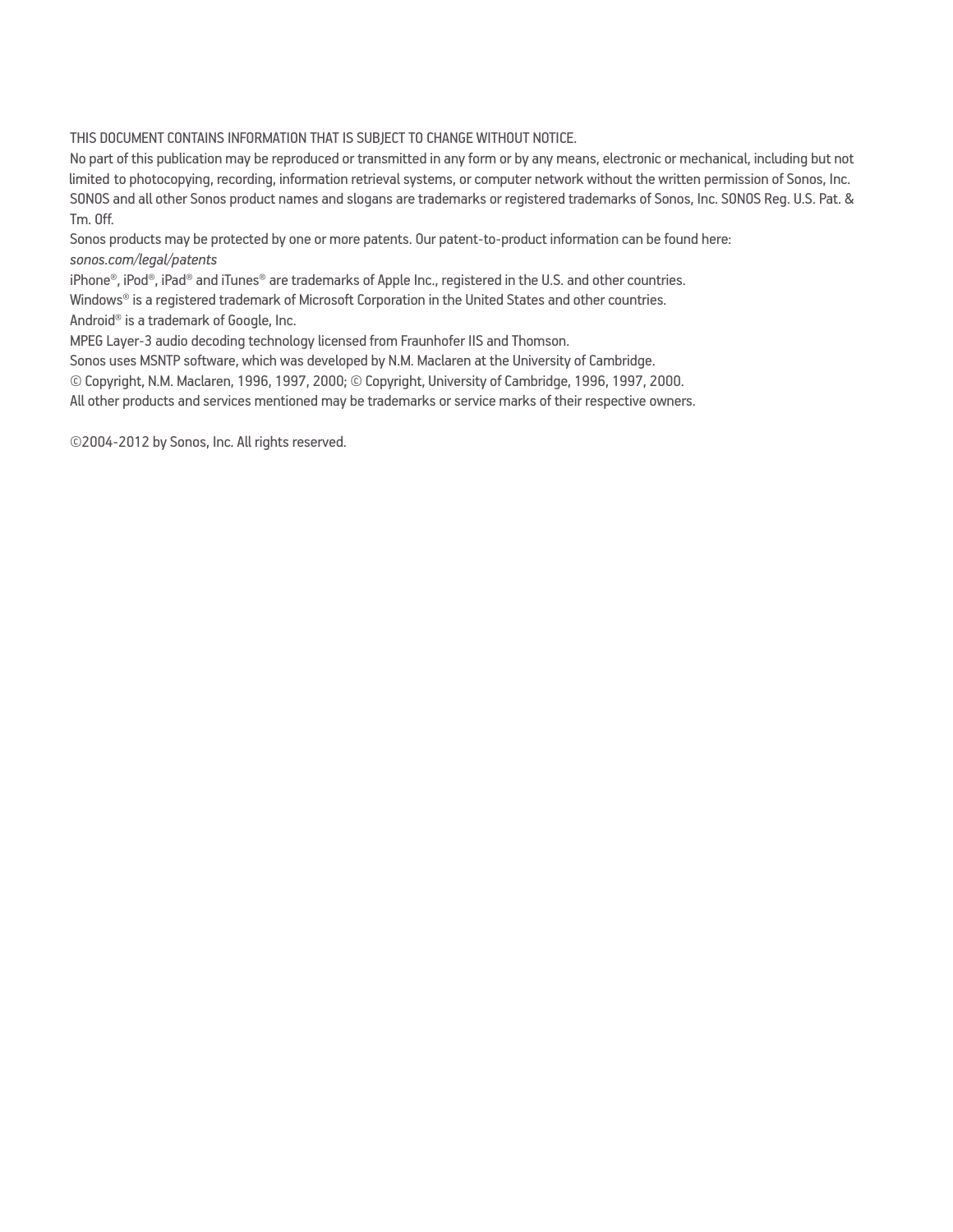# SONOS SUB<sup>®</sup>

The SONOS SUB takes your music experience to the next level when you add this wireless subwoofer to an existing Sonos room of music.

- Instantly adds a dimension of deep bass impact to your music listening experience.
- Allows placement anywhere because it's wireless and compact—position it vertically or horizontally on any floor surface.

**Note:** The SONOS SUB is designed for use with any amplified Sonos player, including the PLAY:3™, PLAY:5™, CONNECT:AMP™ (ZonePlayer 120), or ZP100.

It is not designed for use with unamplified Sonos players, such as the CONNECT™ (ZonePlayer 90) and the ZP80.

# **New to Sonos?**

Set up your Sonos Wireless HiFi System with at least one amplified Sonos player—PLAY:3, PLAY:5, CONNECT:AMP (ZonePlayer 120), or ZP100 before adding the SONOS SUB to your music system. For help with this step, refer to the instructions packaged with your other Sonos components.

Once you've set up your music system, you can add additional Sonos components any time (up to 32).

# **Adding to an Existing Sonos System?**

Sonos can be easily expanded room by room. Turn to [page 5](#page-6-0) for help adding the SONOS SUB to your existing Sonos system.

## **Sonos Controllers**

You can use any Sonos controller with your Sonos system, including:

- The Sonos Controller for Android. Touch the **Play Store** or **Market** button on your Android device to download the free Sonos application from Google Play.
- The Sonos Controller for iPhone or the Sonos Controller for iPad. Tap the **App Store** button on your iPhone, iPod touch or iPad to download the free Sonos application, or you can download the application from iTunes®. (If you download from iTunes, you will need to sync before you see the Sonos logo display on your device.)
- [The Sonos Controller for Mac or PC. Download from our Website at:](http://www.sonos.com/support/downloads) *www.sonos.com/install*.
- The SONOS CONTROL (CR200) or CR100.

Sonos is always working on new ways to help you control the music any way you want. For the latest list of Sonos controllers, please visit our Web site at *[www.sonos.com/products](http://www.sonos.com/products)*.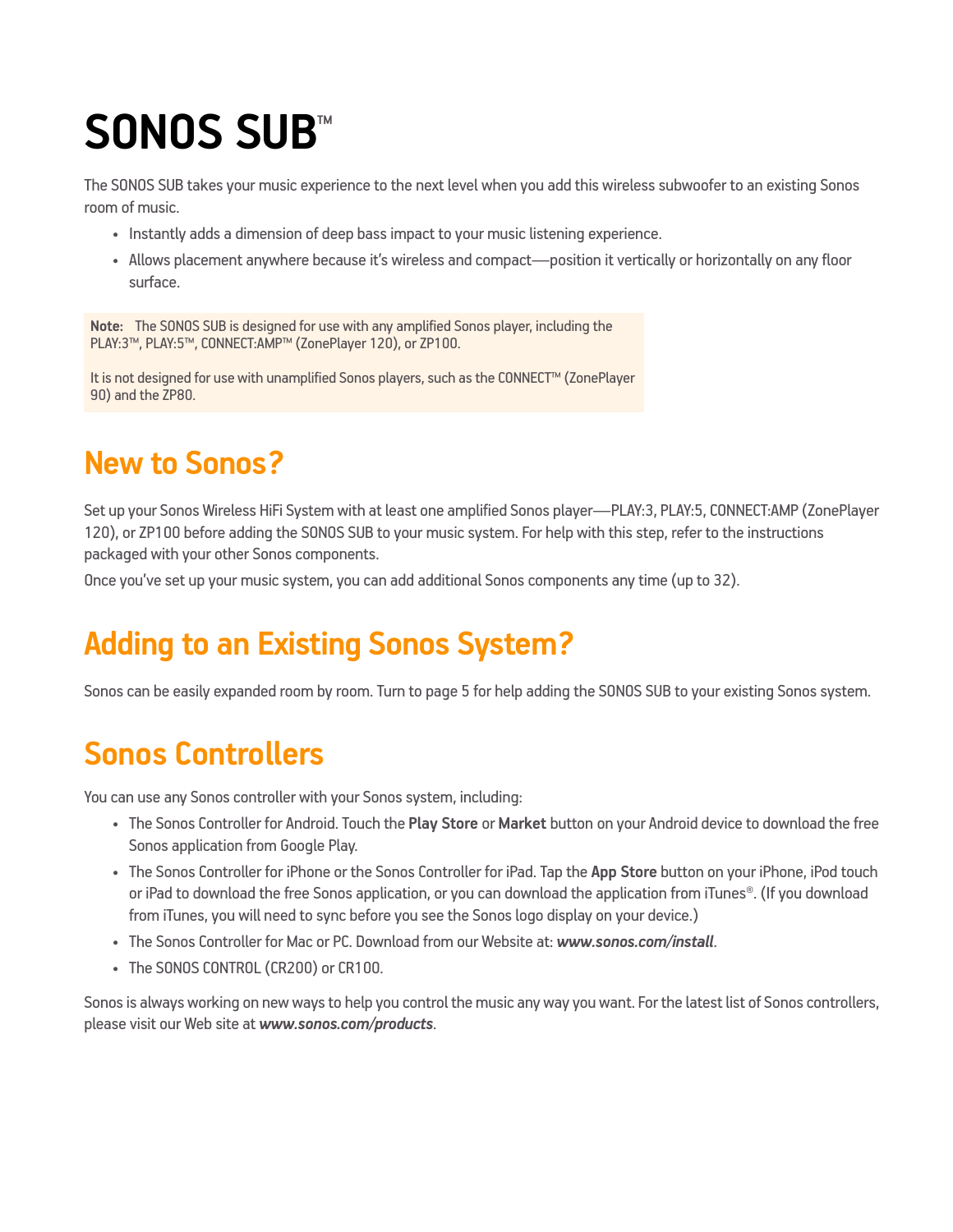# **Adding the SUB to your Sonos System**

You can easily add the SONOS SUB to an existing Sonos system.

- You can associate the SUB with any amplified Sonos player, including a CONNECT:AMP (ZP120), PLAY:3, PLAY:5, or ZP100. You cannot associate it with an un-amplified Sonos player such as the CONNECT (ZP90) or ZP80.
- The SUB is compatible with Sonos software versions 3.8 and later. **Be sure to check for software updates before adding the SUB to your Sonos system.**
- **1.** Carefully unpack the package contents.

**Caution:** Subwoofers are heavy. Exercise caution when unpacking your SONOS SUB. Use the acoustic slot as a handle to lift the SUB out of the box. (You should always bend your knees when lifting heavy objects to avoid undue stress on your back.)

- **2.** Choose a location for the SUB. It is designed to provide optimal sound wherever you place it.
	- You can position the SUB either vertically or horizontally. If you are going to use the SUB horizontally on a smooth floor, you can attach the 4 permanent felt feet (included with your SUB) to each of the corners. See ["Attaching the feet for](#page-5-0)  [horizontal placement" on page 4](#page-5-0) for more information.



**Make sure at least one side of the rectangular opening (acoustic slot) is unobstructed.**

- If you place the SUB vertically flush against a wall, do not block the front acoustic slot.
- If you place the SUB horizontally on the floor, don't put anything on top of it. Leave at least 1" clearance along the top of the SUB if placing under furniture.
- The SUB is designed to be located on the floor. You can place it in a corner, against the wall, behind, under, or next to any piece of furniture on any kind of floor surface.

**Note:** The SUB contains strong magnets. Don't place the SUB near equipment that is sensitive to magnetic fields.

**3.** Attach the power adapter and plug in the SUB. *Be sure to push the power cord firmly into the SUB until it is flush with the surface.*





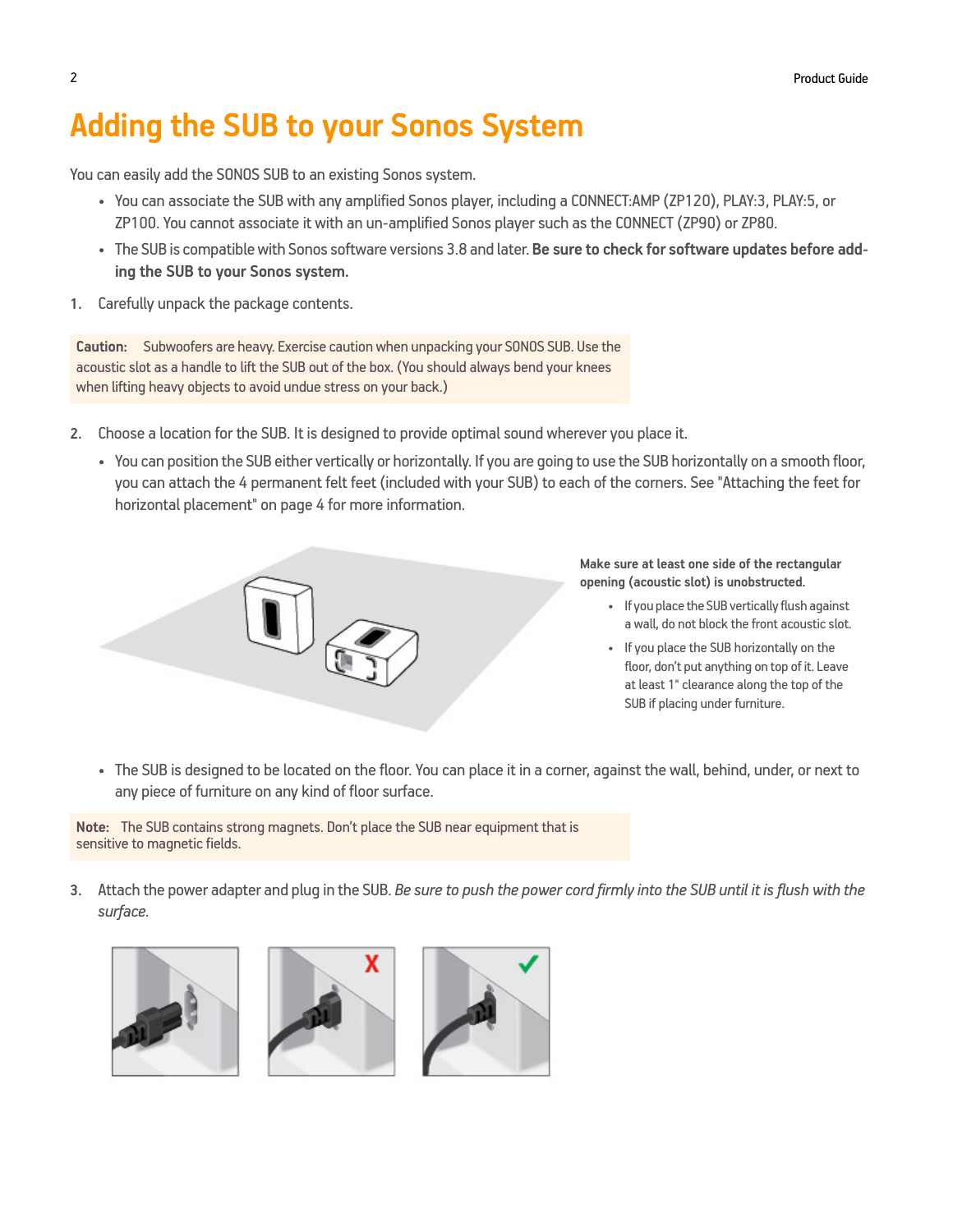#### SONOS SUB 3

- **4.** Choose one of the following options:
	- Using a handheld Sonos controller: Select **Add a Sonos Component** from the **Settings** menu.
	- Using the Sonos Controller for Mac or PC: Select **Add a Sonos component** from the **Manage** menu.



Press and release the **Join** button on the side of the SUB. The indicator flashes green and white while the SUB is connecting

To optimize your SUB's performance, during the setup process you will be prompted to make some choices—

- If you are joining a CONNECT:AMP or ZP100, select the size of your stereo speakers (Compact, Bookshelf/Ceiling or Floor.)
- Press Play **to compare the volume of two test sounds**, A and B, and then select **No Difference**, A is louder or B is **louder**.
- Press Play  $\sum$  to listen to a test sound, and then select the best level for the SUB.

You may be prompted to update the SUB after you add it to your Sonos system.

**Note:** After the SUB is associated with a Sonos player, you will not see it displayed separately in the **Rooms** menu. Any changes you make to that Sonos player (volume, mute, music selection) will also affect the SUB.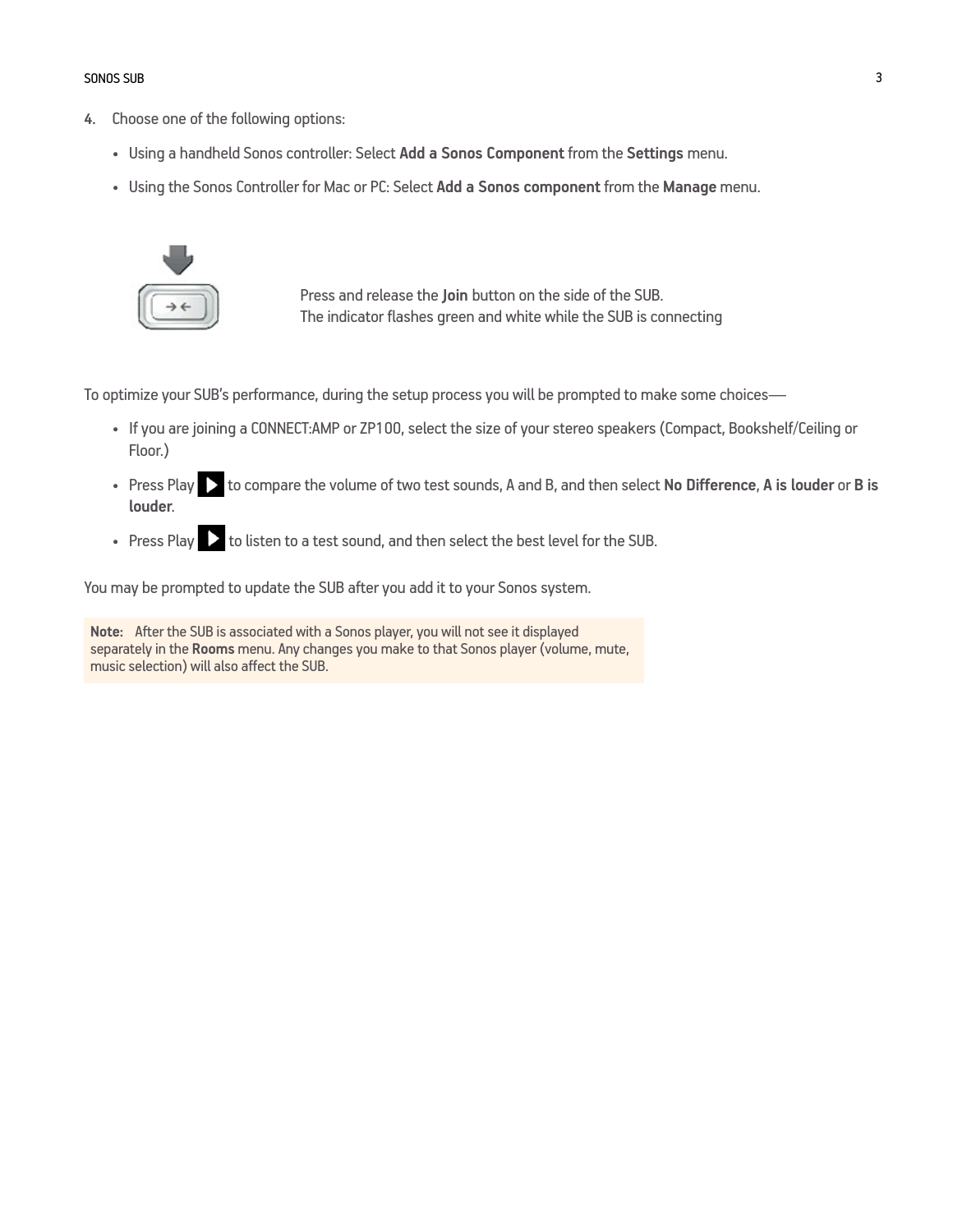#### <span id="page-5-0"></span>**Attaching the feet for horizontal placement**

If you are going to use your SUB placed horizontally on a smooth floor, the SONOS SUB includes four (4) permanent felt feet you can attach to the corners of the unit. If you are laying the SUB down on a rug or using it vertically, there's no need to adhere the felt feet.

**Note:** The felt feet are not adjustable—a strong adhesive will keep them permanently attached to the SUB once you apply them.

The Sonos logo appears on the front of the SUB—you will adhere the felt feet to the opposite side of the unit.

- **1.** Lay the SUB down on a rug or on top of the SUB's felt packing bag so the Sonos logo is facing down and is not visible.
- **2.** Place the enclosed guide on one corner of the unit and fold the flaps over the edge.



- **3.** Peel the backing off one of the feet.
- **4.** Press the felt foot (sticky side down) onto the unit inside the circular portion of the guide.
- **5.** Repeat this process for the other three (3) corners.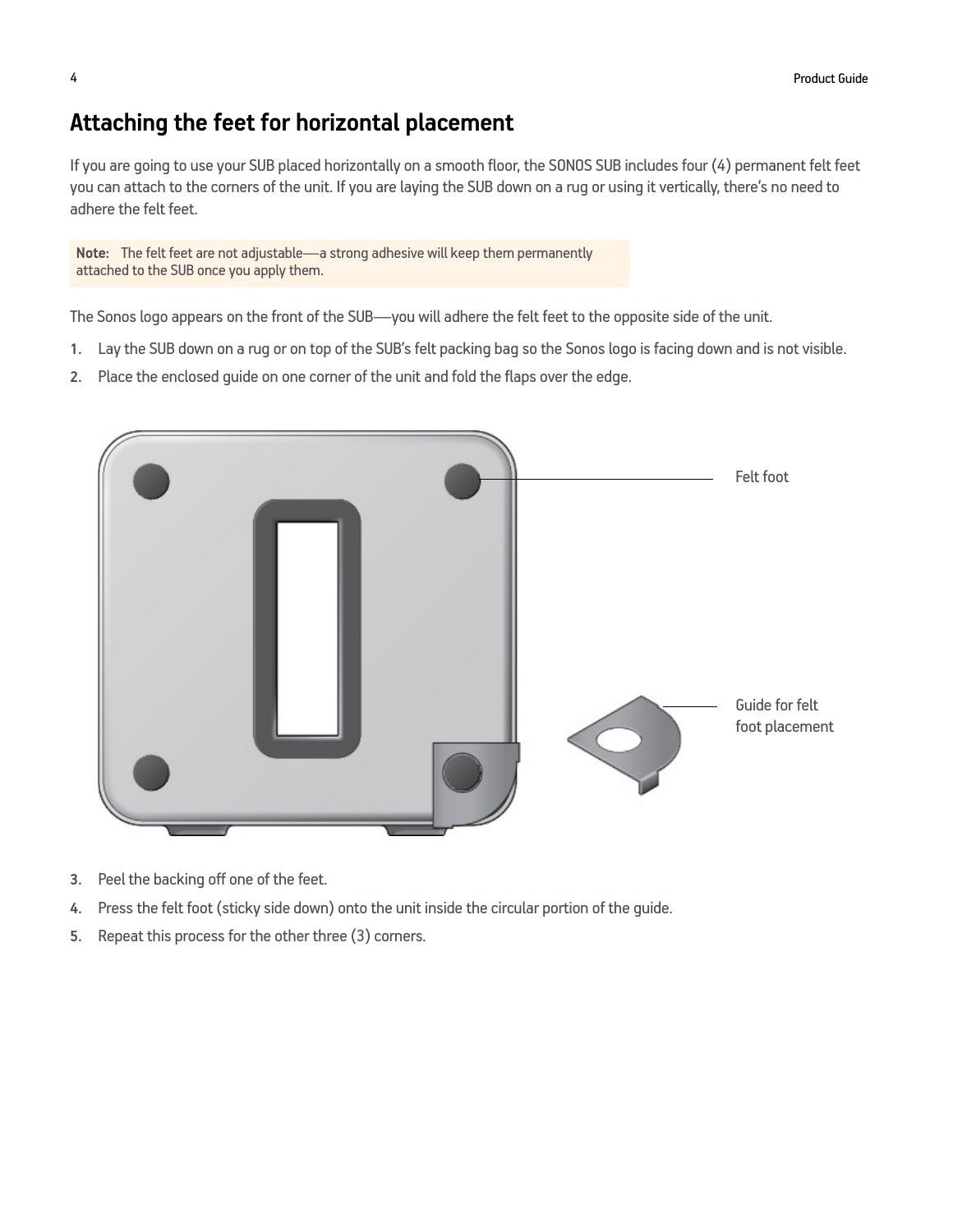### **SONOS SUB**

<span id="page-6-0"></span>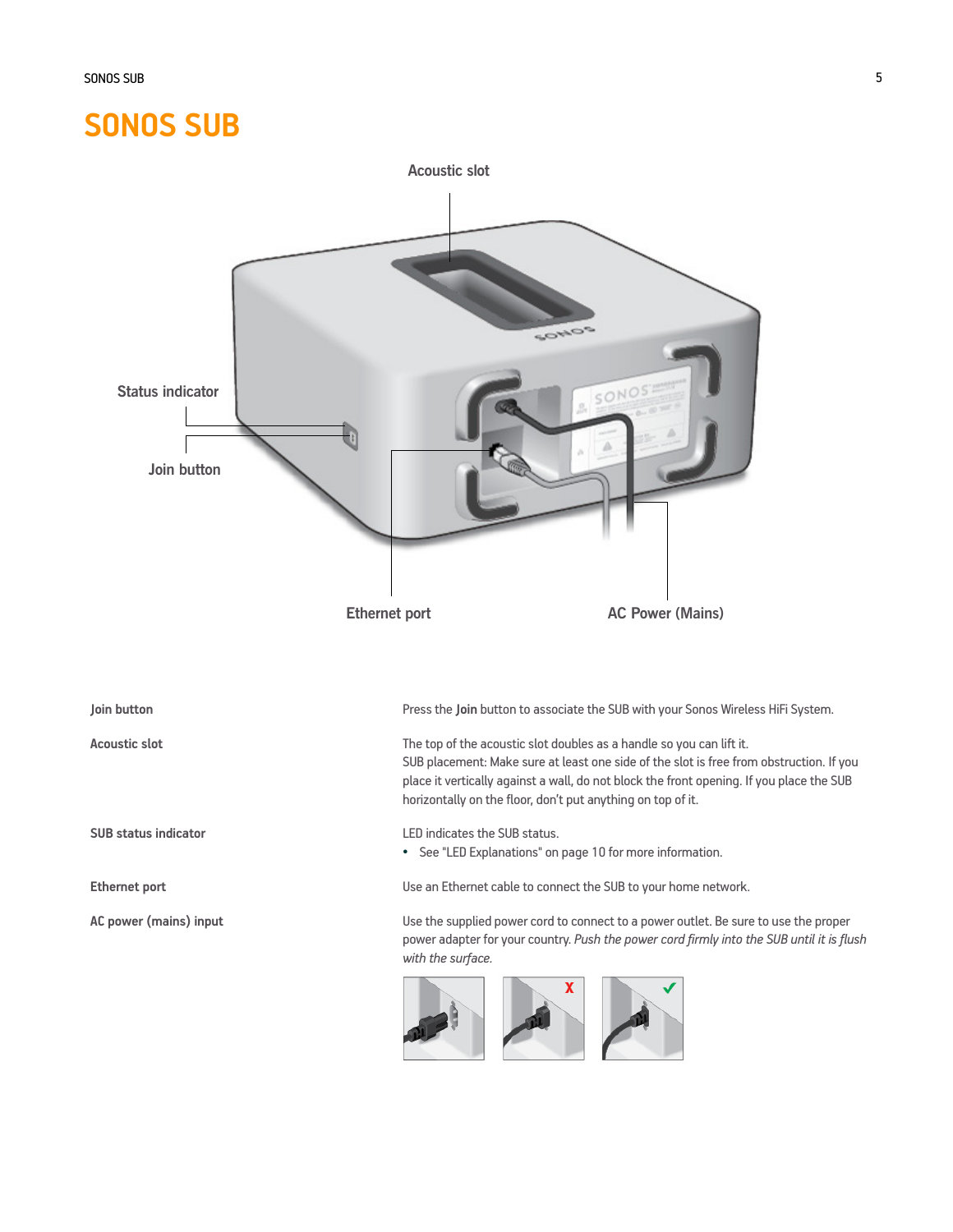### <span id="page-7-0"></span>**SUB Settings**

The SUB's settings are determined during the initial setup process. If you wish to make changes, follow the steps below to adjust how the SUB works with the associated Sonos component or stereo pair.

### **Changing SUB Settings**

#### **Using a handheld Sonos controller**

- **1.** Select **Settings -> Room Settings**.
- **2.** Select the room that is associated with the SONOS SUB. It appears as *Room (*+SUB*)* on the **Room Settings** menu.
- **3.** Select **Advanced Audio -> SUB Settings.**
- **4.** Choose one of the following options:
	- **SUB:** Choose **On** or **Off** to turn the sound from the SUB on and off.
	- **SUB Level Adjustment**: Use the slider to increase or decrease the volume of the SUB. (You can use this setting to match the subwoofer level to the level of your main speakers.)
	- **Placement Adjustment** (phase): Select **On** or **Off**.
	- **Speaker Size Adjustment (Crossover)**: This setting only appears when the SUB is associated with a CONNECT:AMP (ZonePlayer 120) or ZonePlayer 100. *You may wish to choose a different setting from the list if:* 
		- the main speakers sound distorted at high volumes—moving to a smaller speaker size setting can help.
		- your attention is drawn to the SUB's location while listening to music—moving to a larger speaker size setting can help.

| 1              | <b>Compact</b>             | 110 Hz       |
|----------------|----------------------------|--------------|
| $\overline{2}$ |                            | 100 Hz       |
| 3              |                            | <b>90 Hz</b> |
| 4              | <b>Bookshelf / Ceiling</b> | <b>80 Hz</b> |
| 5              |                            | <b>70 Hz</b> |
| 6              | <b>Floor</b>               | <b>60 Hz</b> |
| 7              |                            | 50 Hz        |
|                |                            |              |

#### **Using the Sonos Controller for Mac or PC**

- **1.** Select **Manage** -> **Settings** (PC) or **Sonos** -> **Preferences** (Mac).
- **2.** Select **Room Settings**.
- **3.** Select the room that is associated with the SONOS SUB. It appears as *Room (*+SUB*)* on the **Room Settings** menu.
- **4.** Select the **SUB** tab.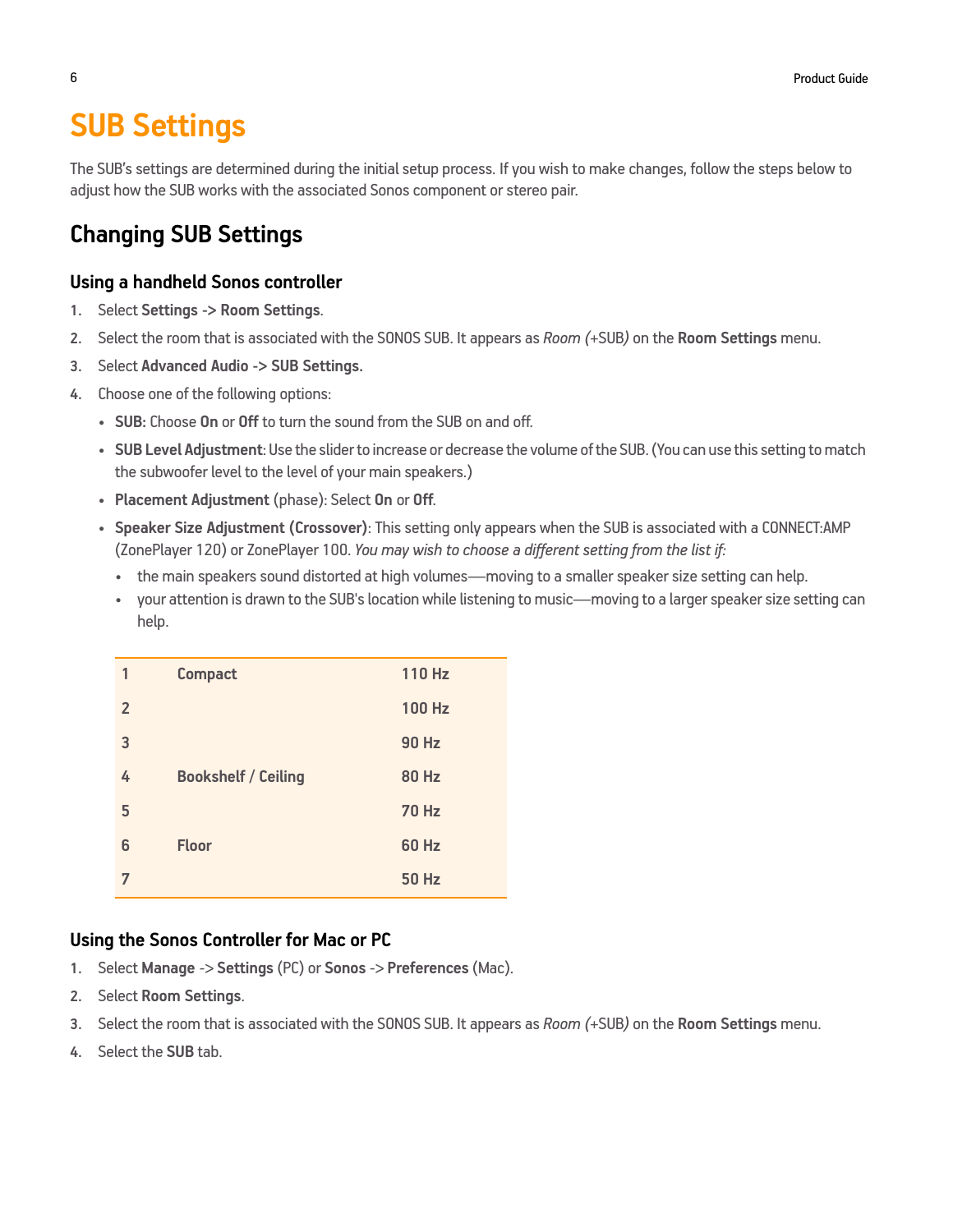- **5.** Choose one of the following options:
	- **SUB:** Check to turn the sound from the SUB on; uncheck to turn it off.
	- **SUB Level Adjustment**: Use the slider to increase or decrease the volume of the SUB. (You can use this setting to match the subwoofer level to the level of your main speakers.)
	- **Placement Adjustment** (phase): Check or uncheck the box to adjust the phase.
	- **Speaker Size Adjustment (Crossover)**: This setting only appears when the SUB is associated with a CONNECT:AMP (ZonePlayer 120) or ZonePlayer 100. *You may wish to choose a different setting from the drop-down list if:* 
		- the main speakers sound distorted at high volumes—moving to a smaller speaker size setting can help.
		- your attention is drawn to the SUB's location while listening to music— moving to a larger speaker size setting can help.

| 1              | <b>Compact</b>             | <b>110 Hz</b> |
|----------------|----------------------------|---------------|
| $\overline{2}$ |                            | <b>100 Hz</b> |
| 3              |                            | <b>90 Hz</b>  |
| 4              | <b>Bookshelf / Ceiling</b> | <b>80 Hz</b>  |
| 5              |                            | <b>70 Hz</b>  |
| 6              | <b>Floor</b>               | <b>60 Hz</b>  |
| 7              |                            | <b>50 Hz</b>  |

#### **Recalibrating the SUB**

After initial setup, you may wish to make some adjustments to optimize your SUB's performance. If you move the SUB to another location, purchase new speakers, or simply want to adjust the sound, follow the steps below to recalibrate the SUB.

#### **Using a handheld Sonos Controller**

- **1.** Select **Settings -> Room Settings**.
- **2.** Select the room that is associated with the SONOS SUB. It appears as *Room (*+SUB*)* on the **Room Settings** menu.
- **3.** Select **Advanced Audio -> Recalibrate SUB.**
- **4.** Follow the prompts to optimize your SUB's performance:
	- Select the size of your stereo speakers (CONNECT:AMP or ZP100 only).
	- Press Play **to compare the volume of two test sounds**, A and B, and then select **No Difference**, A is louder or B is **louder**.
	- Press Play  $\sum$  to listen to a test sound, and then select the level you prefer.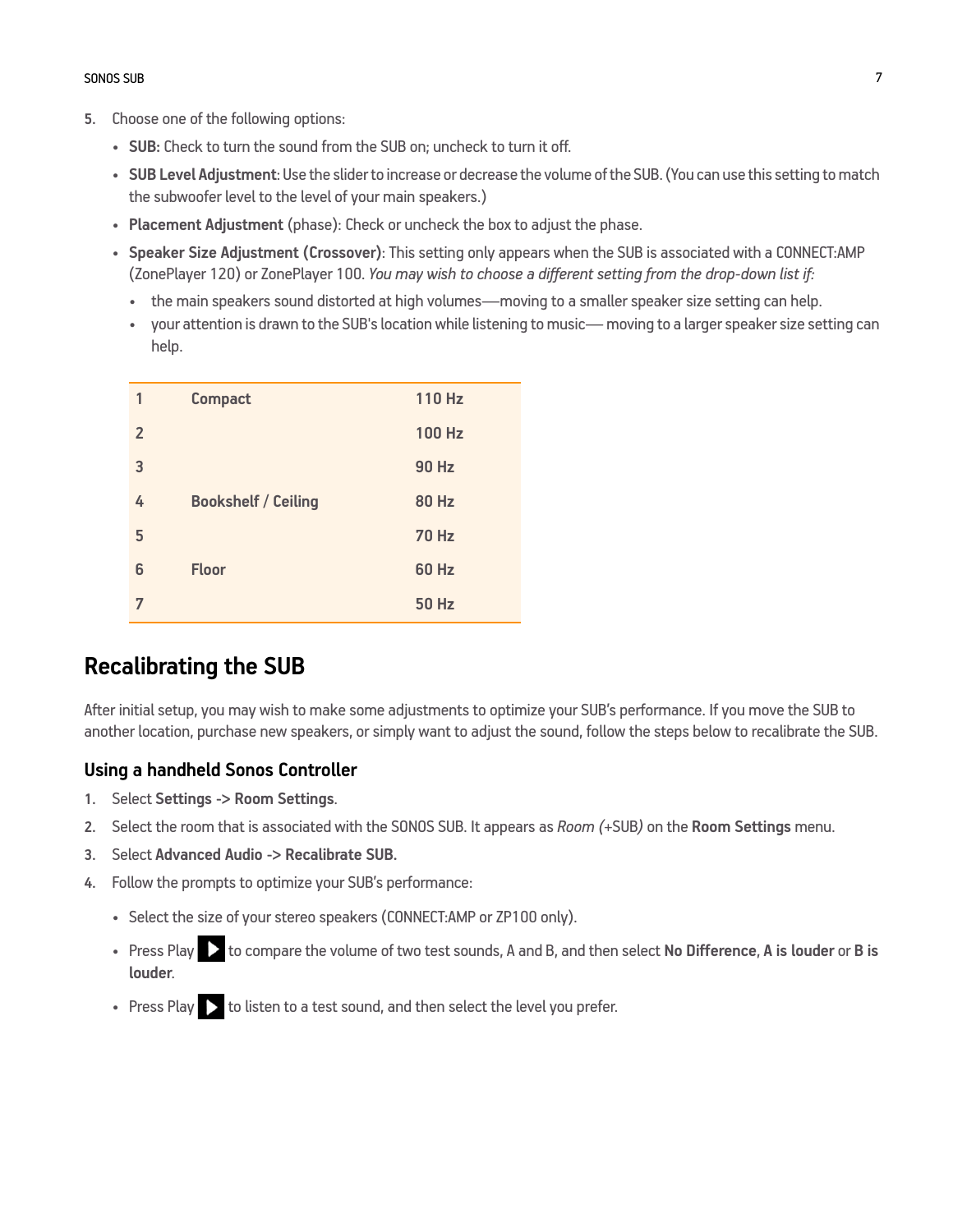#### **Using the Sonos Controller for Mac or PC**

- **1.** Select **Manage** -> **Settings** (PC) or **Sonos** -> **Preferences** (Mac).
- **2.** Select **Room Settings**.
- **3.** Select the room that is associated with the SONOS SUB. It appears as *Room (*+SUB*)* on the **Room Settings** menu.
- **4.** Select the **Basic** tab, and then select **Recalibrate SUB**.
- **5.** Follow the prompts to optimize your SUB's performance:
	- Select the size of your stereo speakers (CONNECT:AMP or ZP100 only).
	- Press Play **to compare the volume of two test sounds**, A and B, and then select **No Difference**, A is louder or B is **louder**.
	- Press Play  $\sum$  to listen to a test sound, and then select the level you prefer.

## **Changing the SUB's Room Association**

You can easily associate the SUB with a different Sonos player (CONNECT:AMP, PLAY:3, PLAY:5, or ZP100).

If you are moving the SUB to a new room, first unplug the SUB, locate it on the floor in another room, and then plug it back in. The status light on the side of the SUB will begin to flash. Once it lights solid again, you are ready to proceed.

#### **Using a handheld Sonos Controller**

- **1.** Select **Settings -> Room Settings**.
- **2.** Select the room that is currently associated with the SONOS SUB. It appears as *Room* (+SUB) on the **Room Settings** menu.
- **3.** Select **Remove SUB**.
- **4.** Choose one of the following settings:
	- If you want to associate the SUB with a different Sonos player, select **Choose Room for SUB** and then select another room.
	- If you are not going to use the SUB right now, select **Don't use SUB**. It will appear on the **Rooms** menu as *SUB (unused)* until you select it and associate it with another Sonos player.

#### **Using the Sonos Controller for Mac or PC**

- **1.** Select **Manage** -> **Settings** (PC) or **Sonos** -> **Preferences** (Mac).
- **2.** Select **Room Settings**.
- **3.** Select the room that is associated with the SONOS SUB. It appears as *Room (*+SUB*)* on the **Room Settings** menu.
- **4.** From the **Basic** tab, select **Remove SUB**.
- **5.** Choose one of the following settings:
	- If you want to associate the SUB with a different Sonos player, select **Choose Room for SUB** and then select another room.
	- If you are not going to use the SUB right now, select **Don't use SUB**. It will appear on the **Rooms** menu as *SUB (unused)* until you select it and associate it with another Sonos player.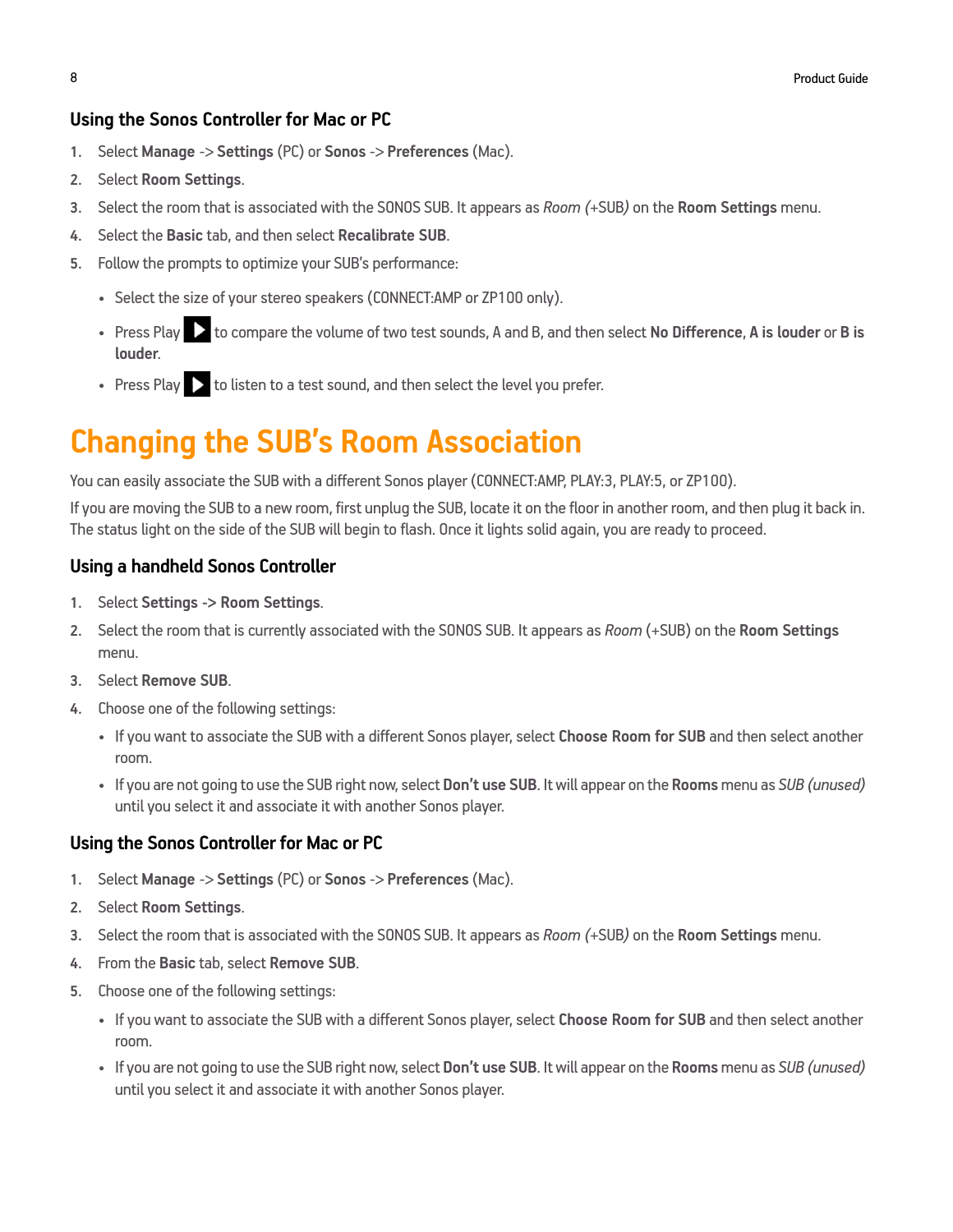### **Basic Troubleshooting**

**Warning:** *Under no circumstances should the product be repaired by anyone other than an authorized Sonos repair center, as this will invalidate the warranty. Please contact Sonos Customer Support for more information. Do not open the system as there is a risk of electric shock.* 

If a problem occurs, you can try the troubleshooting suggestions listed below. If one of these doesn't remedy the problem, or you are not sure how to proceed, please contact the Sonos Customer Support team and we'll be happy to help.

- **Web site**
	- Visit our Web site at *[www.sonos.com/support](http://www.sonos.com/support)*. There you can visit our Forums, browse our Frequently Asked Questions (FAQ) pages, or request assistance.
- **Email**: *[support@sonos.com](mailto:support@sonos.com)*

#### **SUB not detected during setup**

- Did you allow Sonos to check for updates? *The SONOS SUB requires software version 3.8 or later.*
- Is the power cord properly seated? *Be sure to push the power cord firmly into the SUB until it is flush with the surface.*
- If either of these is not the problem, a network or a firewall issue may be preventing the SUB from connecting to your Sonos system. *Try moving the Sonos components closer together.*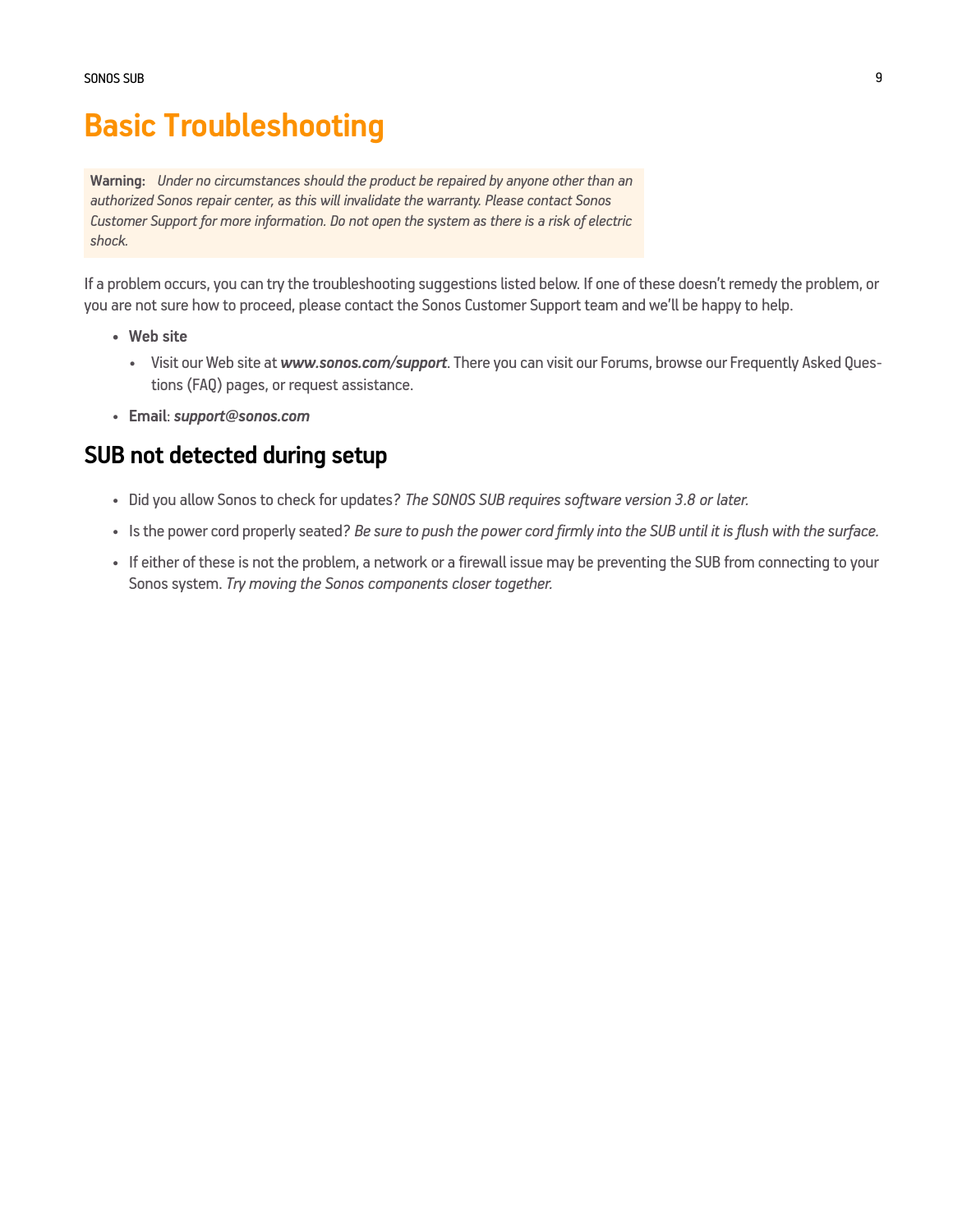# <span id="page-11-0"></span>**LED Explanations**

| <b>SUB Status Indicator</b>    | <b>State</b>                                        | <b>Additional Information</b>                                                                                                                                                                                                                                                                                                                                                                               |
|--------------------------------|-----------------------------------------------------|-------------------------------------------------------------------------------------------------------------------------------------------------------------------------------------------------------------------------------------------------------------------------------------------------------------------------------------------------------------------------------------------------------------|
| Solid white                    | Powered up and<br>associated with a Sonos<br>player | If the associated Sonos player's white light indicator is turned off, the SUB's<br>indicator will also be turned off.                                                                                                                                                                                                                                                                                       |
| Solid green                    | Muted                                               |                                                                                                                                                                                                                                                                                                                                                                                                             |
| Flashing white                 | Powering up (booting)                               |                                                                                                                                                                                                                                                                                                                                                                                                             |
| Flashing green                 | SUB audio is off                                    | SUB audio has been disabled. See "SUB Settings" on page 6 for more<br>information.                                                                                                                                                                                                                                                                                                                          |
| Flashing white and green       | Not associated with a<br>Sonos player               |                                                                                                                                                                                                                                                                                                                                                                                                             |
| Flashing orange                | Warning mode                                        | The SUB is beginning to experience a fault condition and will reduce to 75%<br>volume.<br>• Check the vent slot for adequate cooling<br>• Check for speaker short circuit<br>• Check the room temperature to make sure it's less than 104°F/40°C<br>• If the SUB is in direct sunlight, provide shade<br>Mute and then unmute the Sonos component<br>Unplug the SUB for several minutes to allow it to cool |
| Flashing orange and then white | Fault mode                                          | If the fault condition (above) is not remedied, the Sonos component will<br>automatically mute itself to prevent damage.                                                                                                                                                                                                                                                                                    |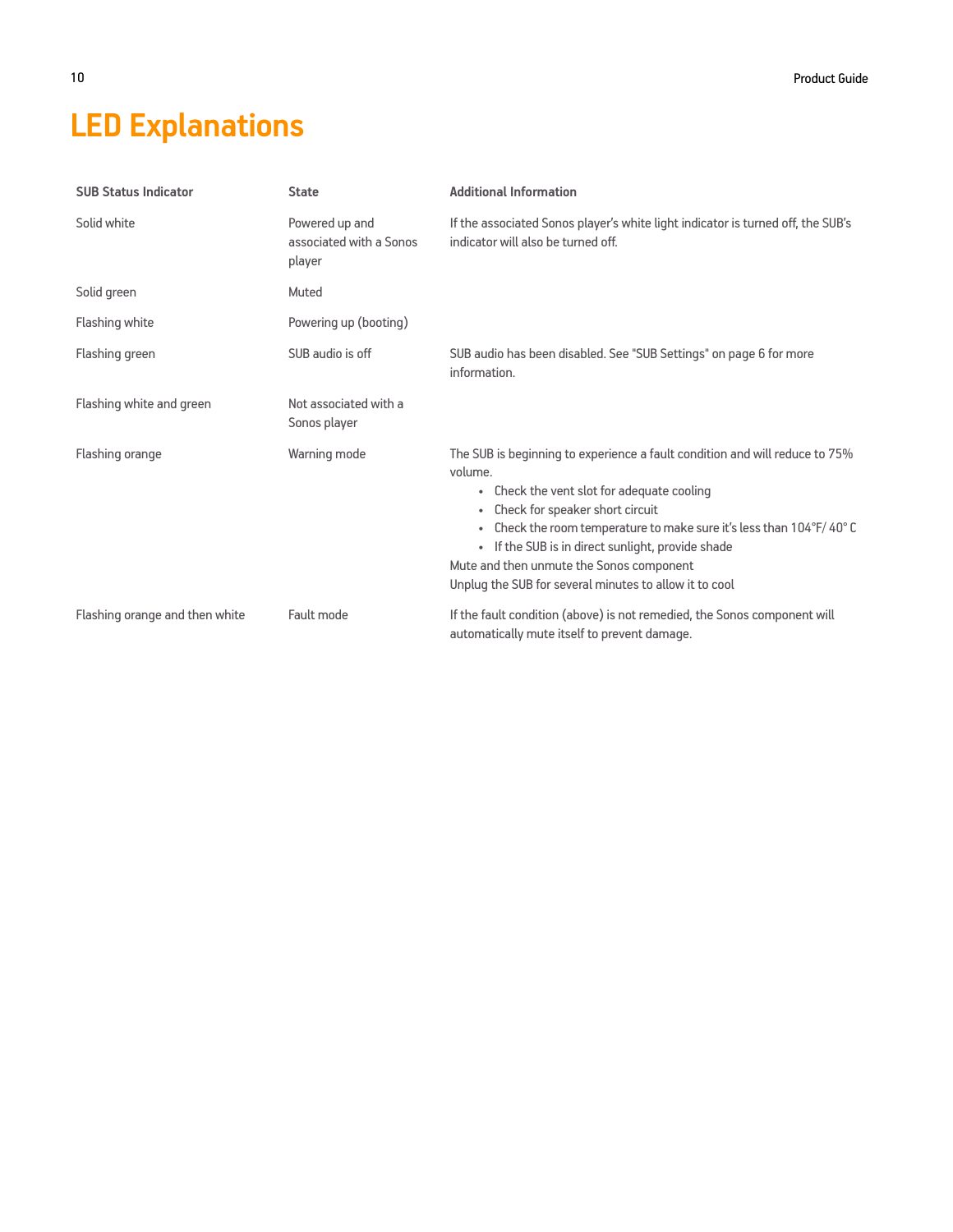### **Important Safety Information**

- **1.** Read these instructions.
- **2.** Keep these instructions.
- **3.** Heed all warnings.
- **4.** Follow all instructions.
- **5.** Do not use this apparatus near water.
- **6.** Clean only with dry soft cloth. Household cleaners or solvents can damage the finish on your Sonos components.
- **7.** Do not install near any heat sources such as radiators, heat registers, stoves, or other apparatus that produce heat.
- **8.** Protect the power cable from being walked on or pinched, particularly at plugs, convenience receptacles, and the point where they exit from the apparatus.
- **9.** Only use attachments/accessories specified by the manufacturer.
- **10.** Unplug this apparatus during lightning storms or when unused for long periods of time.
- **11.** Refer all servicing to Sonos qualified service personnel. Servicing is required when the apparatus has been damaged in any way, such as power-supply cable or plug is damaged, liquid has been spilled or objects have fallen into the apparatus, the apparatus has been exposed to rain or moisture, does not operate normally, or has been dropped.
- **12.** The Mains plug should be readily available to disconnect the equipment.
- **13. Warning**: To reduce the risk of fire or electric shock, do not expose this apparatus to rain or moisture.
- **14.** Do not expose apparatus to dripping or splashing and do not place objects filled with liquids, such as vases, on the apparatus.

**Caution:** Do not sit or stand on the SUB. It could tip over resulting in personal injury.